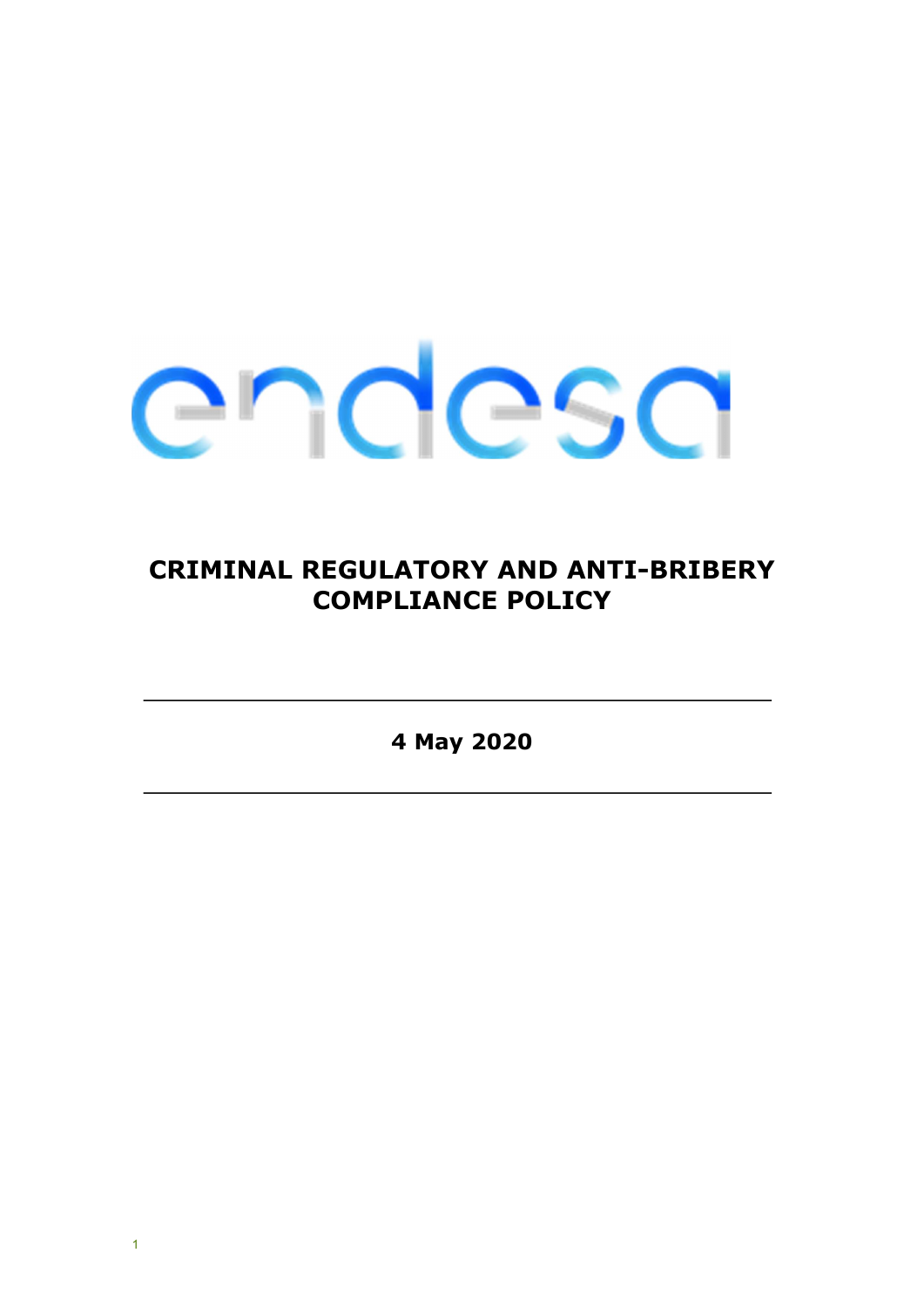

## **CONTENTS**

- 1. Introduction: Criminal regulatory compliance system
- 2. Scope and definition
- 3. General Principles of the Criminal Regulatory Compliance System
- 4. Actions under the Criminal Regulatory Compliance System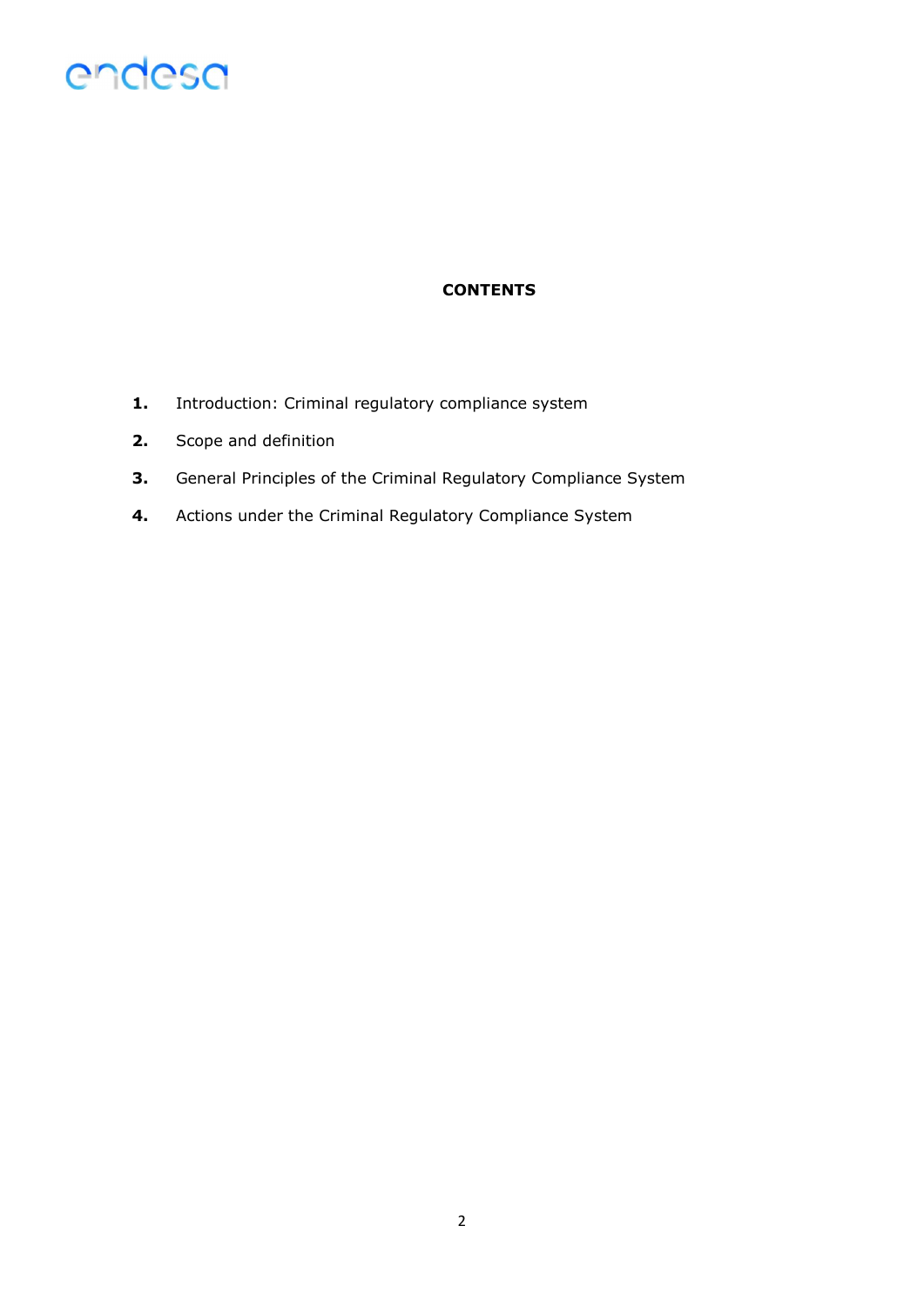## 1. INTRODUCTION: CRIMINAL REGULATORY COMPLIANCE SYSTEM

ENDESA, S.A. ("Endesa") is the parent company of a group of companies operating primarily in Spain and Portugal in the electricity business, with a growing presence in the gas sector, and which provides other related services (Endesa and its subsidiaries are collectively referred to as the "Endesa Group"). Its corporate objective is the responsible and efficient provision of high-quality services to its clients, providing returns to its shareholders, promoting professional development of its employees, fostering development of the social environments where it operates and using natural resources that are required for its activities in a sustainable manner.

Endesa is aware that the balanced fulfilment of its corporate responsibilities should also include constantly striving for excellence as regards the highest business ethics in all decision-making processes, which must develop into a corporate environment that strictly adheres to the most-advanced national and international standards, practices and principles applicable in the relevant matters, as a basic pillar of the operation of the company.

In particular as relates to the prevention of criminal conduct, it should be noted that Organic Law 5/2010, amending Organic Law 10/1995 of 23 November on the Criminal Code, not only laid out the crimes with which legal persons could be charged, but also laid out the requirement to establish surveillance and control measures for the prevention and detection of crimes. This legal regime was amended by Organic Law 1/2015 of 30 March, establishing the requirement to maintain management and control systems that make it possible for legal persons to evidence their diligence as relates to criminal prevention and detection.

In line with these legal requirements Endesa has implemented several internal rules that fulfil its requirement to maintain appropriate management and control systems for the detection and prevention of criminal conduct and, in particular, regarding any potential bribery offences.

This system includes the following rules applicable to the Endesa Group:

1.1. Criminal Risk and anti-bribery Prevention Model: document that gives the Endesa Group a control system to prevent crimes from being committed within the company, thereby complying with the provisions of applicable law on criminal liability of legal persons.

1.2. Protocols in the event of Actions taken by the Authorities in accordance with Art. 31 Bis of the Criminal Code: protocols specifying the procedures to be followed to ensure the proper response to any potential criminal liability of any company of the Endesa Group.

1.3. Company Code of Ethics: document that lays out the ethical commitments and duties assumed in the management of business and business activities by collaborators of the Endesa Group, including the directors and employees, of any kind, of said companies.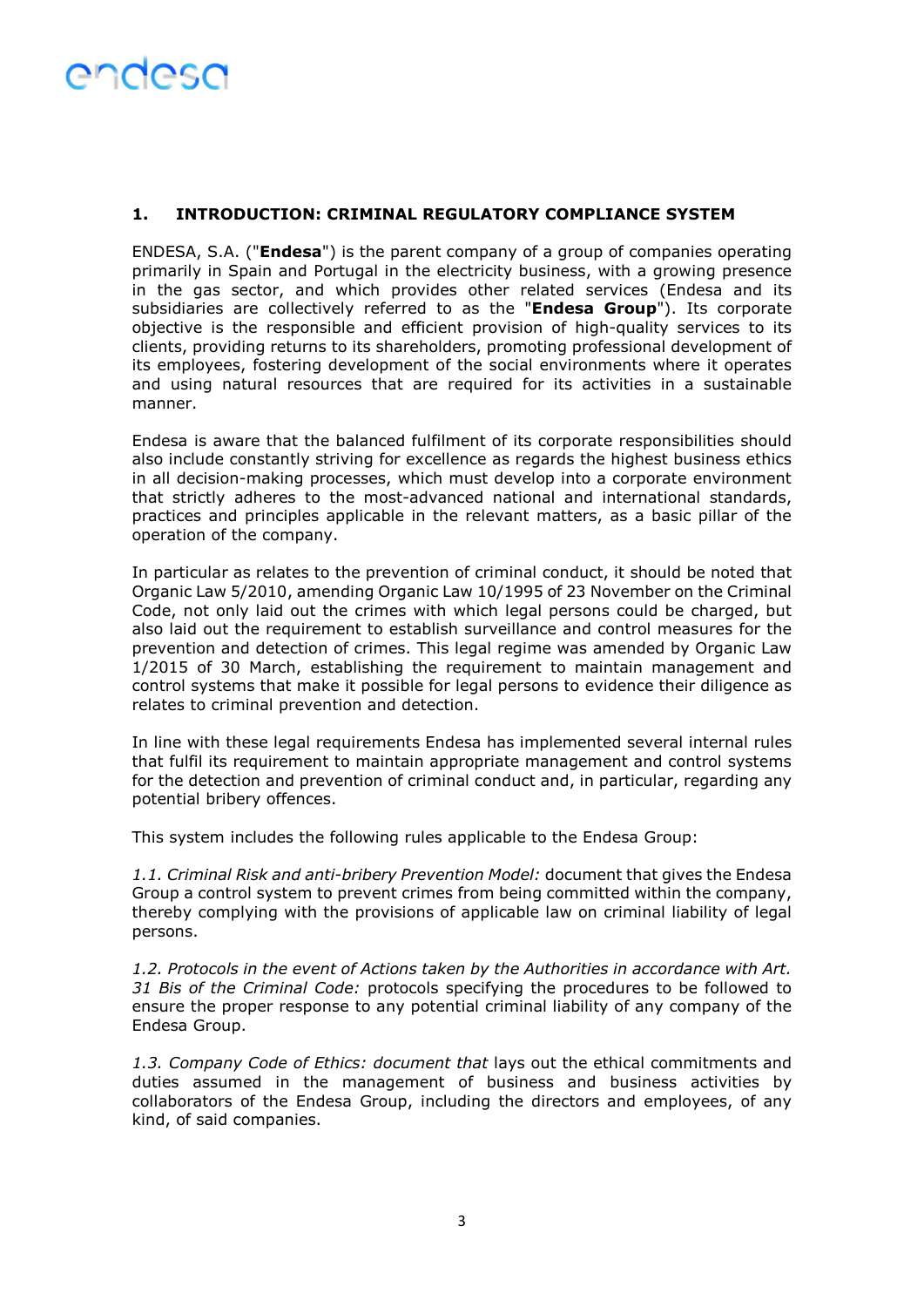

1.4. Zero Tolerance Plan Against Corruption: a document that represents the Endesa Group's firm commitment to the fight against corruption, which is the result of its adherence to the United Nations Global Compact.

1.5. Corporate Integrity Protocols: comprised of the following documents:

- 1.5.1. The Action protocol for conflicts of interest, exclusive dedication and market competition.
- 1.5.2. The protocol on accepting and offering gifts, hospitality and entertainment
- 1.5.3. The action protocol for relations with civil servants and government authorities.

1.6. Protocol on the Defence of Human Rights: document that aims to describe the Endesa Group's control system in defending human rights

1.7. Human Rights Policy: document that properly sets out the Endesa Group's commitment and responsibilities with regard to all human rights, both those affecting its business activity and the operations carried out by its employees, and in all its commercial relations with contractors, suppliers and business partners.

The Criminal and Anti-Bribery Regulatory Compliance Policy is another part of these internal rules. Together with those mentioned above, they now all make up Endesa Group's "Criminal And Anti-Bribery Regulatory Compliance System" (hereinafter, the "Criminal Regulatory Compliance System"), which is an integrated body of provisions that not only respects Spanish legal requirements in this area, but is also sufficient to meet the expectations reasonably placed on organisations that operate with the highest levels of commitment in advanced markets, such as the Endesa Group.

#### 2. SCOPE AND DEFINITION

2.1. The Criminal Regulatory Compliance System applies to Endesa and all companies directly or indirectly controlled thereby, for which purpose "control" shall be deemed to exist over each company when so specified in the applicable regulations.

In the case of companies not controlled by Endesa, its representatives on the Governing Bodies shall, to the extent possible, promote the implementation of a criminal regulatory compliance system consistent with that of the Endesa Group.

2.2. The Criminal Regulatory Compliance System applies to the Endesa Group Organisation as a whole, including but not limited to: the members of the Governing Bodies, Senior Management, Employees and, as applicable, to any other Interested Party.

2.3. Capitalised terms not expressly defined herein shall have the meanings set forth in Spanish Regulation UNE 19601, on "Criminal Compliance Management Systems".

#### 3. GENERAL PRINCIPLES OF THE CRIMINAL REGULATORY COMPLIANCE **SYSTEM**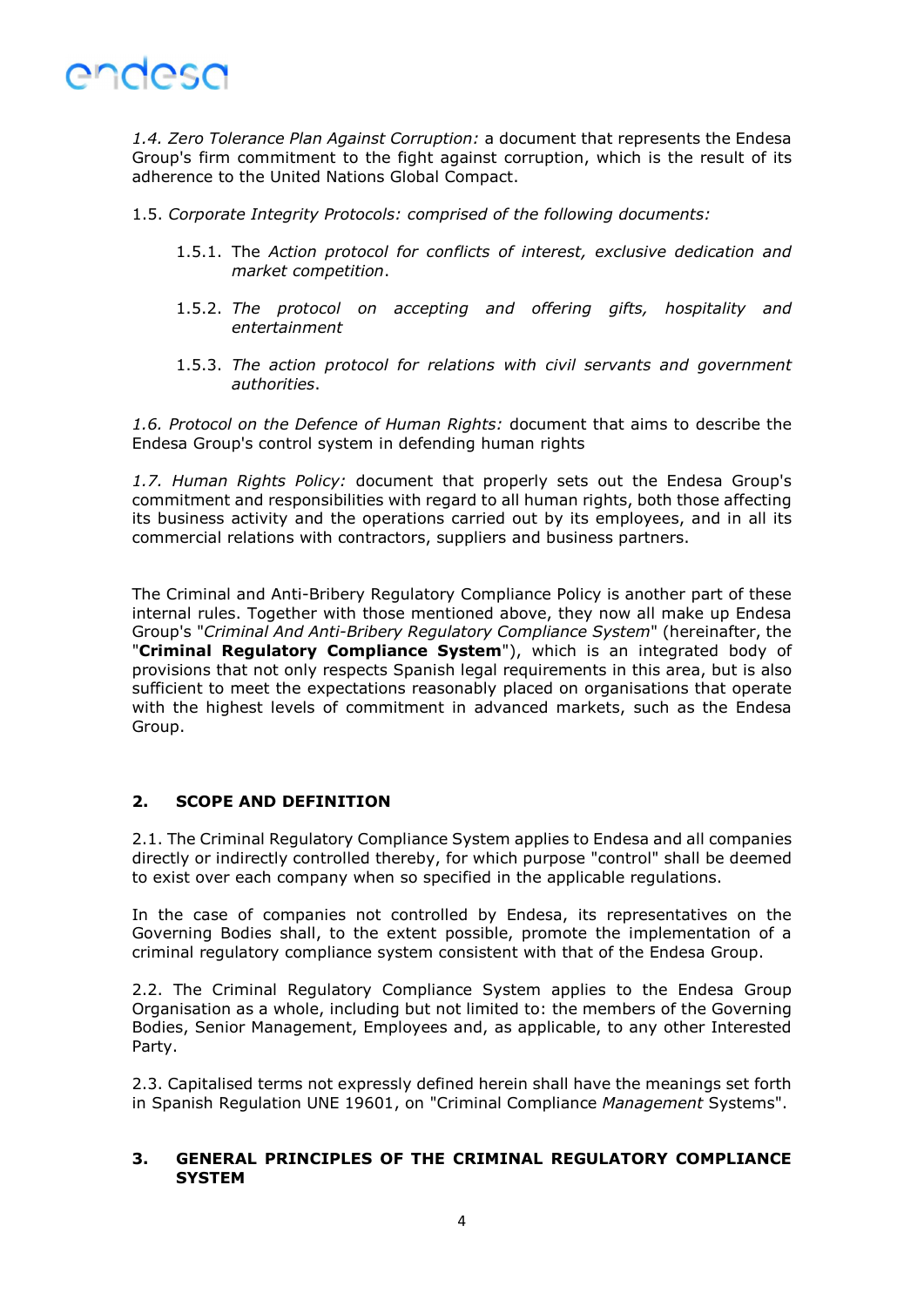

The general principles of the Endesa Group's "Criminal Regulatory Compliance System", as well as the content and implementation of its internal corporate governance rules and the operation of its Organisation are based on the following general principles:

- (1) Endesa and its Organisation, and in particular its Governing Bodies and Senior Management, shall comply and ensure others comply at all times with the provisions of the legislation in force and with the provisions of its "Criminal Regulatory Compliance System", with the primary objective of attempting to prevent, detect, avoid and properly respond to any action which may constitute a criminal offence in accordance with applicable criminal provisions in force from time to time ("Criminal Offences").
- (2) The prevention, detection and proper response to Criminal Offences in line with its general policies are key aims of Endesa. With this aim in mind, proper mechanisms are established within its Organisation to fulfil such aims through regulatory implementation of the general principles of this "Criminal Compliance and Anti-Bribery Policy" and sufficient criminal risk management procedures are also implemented, in particular as relates to anti-bribery, thus minimising the Organisation's risk exposure.
- (3) Endesa shall encourage the application of preventive actions; properly identify those activities in relation to which Criminal Offences may be committed; and encourage responsible, proactive behaviour of the members of its Organisation, all in line with leading modern international principles on regulatory compliance.
- (4) Endesa is committed to making all the members of its Organisation aware of their duty to report, in good faith, any events and/or conduct reasonably suspect of constituting a Criminal Offence, establishing all channels, mechanisms and means necessary for the reporting, immediate and unbiased investigation and potential sanction thereof at the relevant level within its Organisation, in all cases ensuring the indemnity and anonymity of the informant that reported such events and/or conduct in good faith.
- (5) Endesa shall also provide all members of its Organisation with due information on the consequences of violating the Criminal Regulatory Compliance System as well as, as the case may be, on the relevant disciplinary sanctions applicable to offenders and which will be applied by the Directorate of People and Organisation in accordance with the applicable employment regulations and with full respect for the rights of the persons investigated.
- (6) For the above-mentioned purposes, an updated and current version of the Criminal Regulatory Compliance System shall be duly publicised and made available to the members of its Organisation, as well as to any other Interested Parties who may present a criminal risk. This information will primarily be made available through Endesa's intranet.
- (7) Endesa shall establish an appropriate framework for the definition, supervision, monitoring and fulfilment of the objectives of the Criminal Regulatory Compliance System, in particular, providing the necessary material and human resources to the regulatory compliance unit, notwithstanding the immediate responsibility of each unit or department of the Organisation and the supervisory duties of the Directorate-General of Auditing.
- (8) The Audit and Compliance Committee, with the assistance of the Supervision Committee, as a collective body entrusted with autonomous initiative and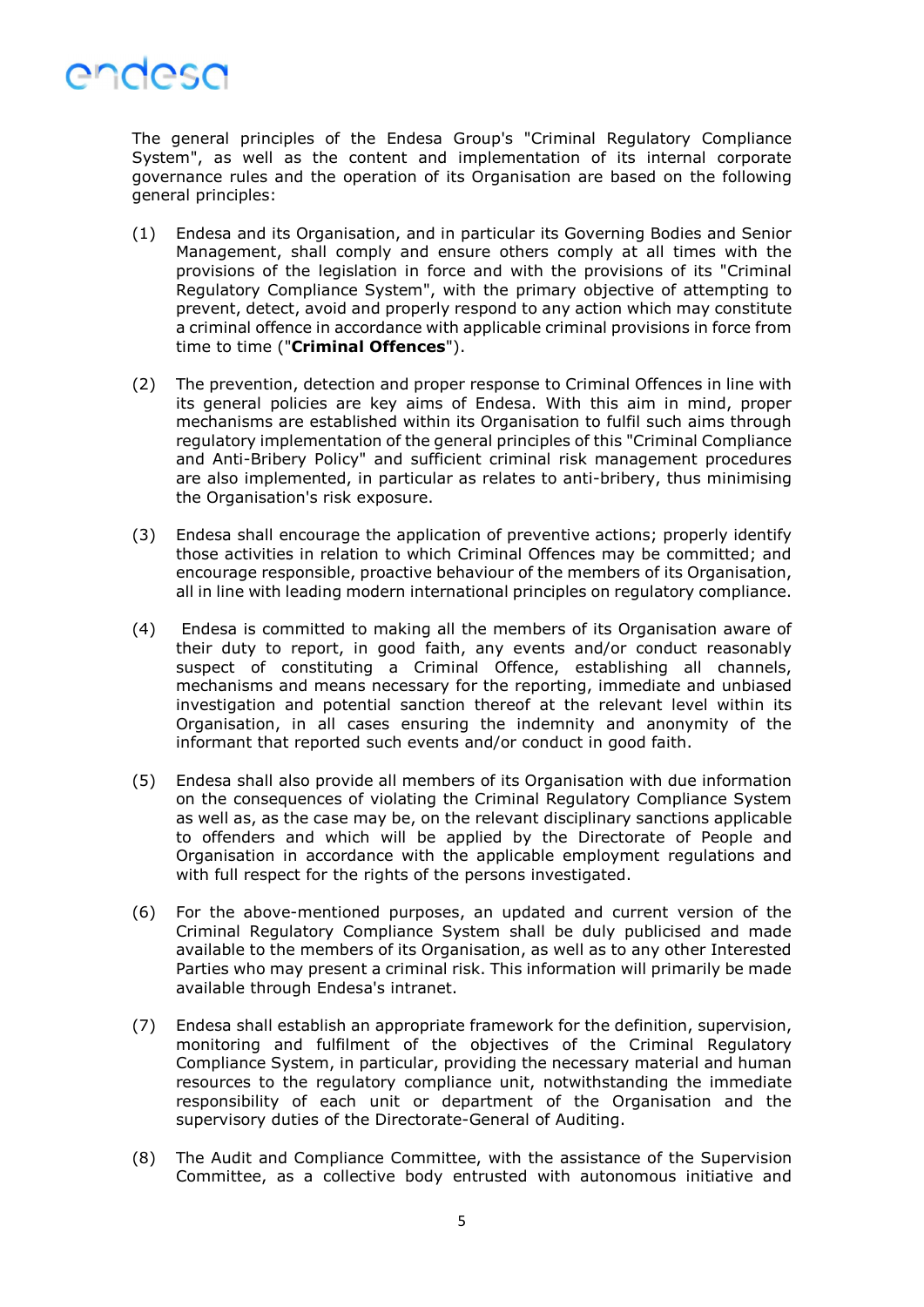

control powers and which is independent in the performance of its duties and whose competencies and principles of operation are laid out in its regulations, shall be responsible for proper application of the Criminal Regulatory Compliance System. The Supervision Committee reports solely and exclusively to the Audit and Compliance Committee, as the committee specifically granted the duty for, inter alia, criminal risk prevention in accordance with its operating regulations.

- (9) The Criminal Regulatory Compliance System shall be reviewed and improved on a regular and continuous basis by the Supervision Committee, who shall regularly report to the Senior Management and Governing Bodies on, inter alia, any issue related to criminal risks faced by the Organisation; changes to the applicable criminal compliance obligations, including the effect of such changes on the Organisation; assessment of the performance of criminal compliance measures; and the outcome of the assessment thereof.
- (10) Endesa is aware that certain Criminal Offences considered acts of "bribery" raise serious moral, economic and political concerns; undermine good governance; impede development; destroy confidence in institutions; and interfere with the proper and efficient functioning of the markets. Bearing this in mind, the Criminal Regulatory Compliance System pays special attention to the prevention, detection and proper response to such strictly prohibited behaviours, conveying the importance of involvement of the Organisation as a whole in the fight against all forms of "bribery."

### 4. ACTIONS UNDER THE CRIMINAL REGULATORY COMPLIANCE SYSTEM

The primary actions to be carried out by Endesa on a permanent basis with a view to effective implementation of the Criminal Regulatory Compliance System include but are not limited to the following:

4.1. Risk assessment and control activities. Identification by the Supervision Committee, in coordination with those individuals responsible for the processes within the Organisation, of activities in relation to which Criminal Offences may be committed.

The control activities to be performed include protocols and procedures on the processes for debate and discussion, decision-making and implementation of decisions by the members of the Organisation, and which are implemented, supervised and documented by the individuals responsible for the operating processes.

The scenarios for the risks identified and the control activities are laid out in a matrix of processes, risks and controls, which also identifies the responsible party from within the Organisation for the proper description and implementation of the controls. The Directorate-General of Auditing is responsible for supervising the application and effectiveness of the matrix.

4.2. Monitoring activities. The Criminal Regulatory Compliance System will be continually monitored to ensure the design and functioning thereof comply at all times with the provisions of applicable law. The Audit and Compliance Committee, with the support of the Supervision Committee, is responsible for monitoring the proper functioning of the system.